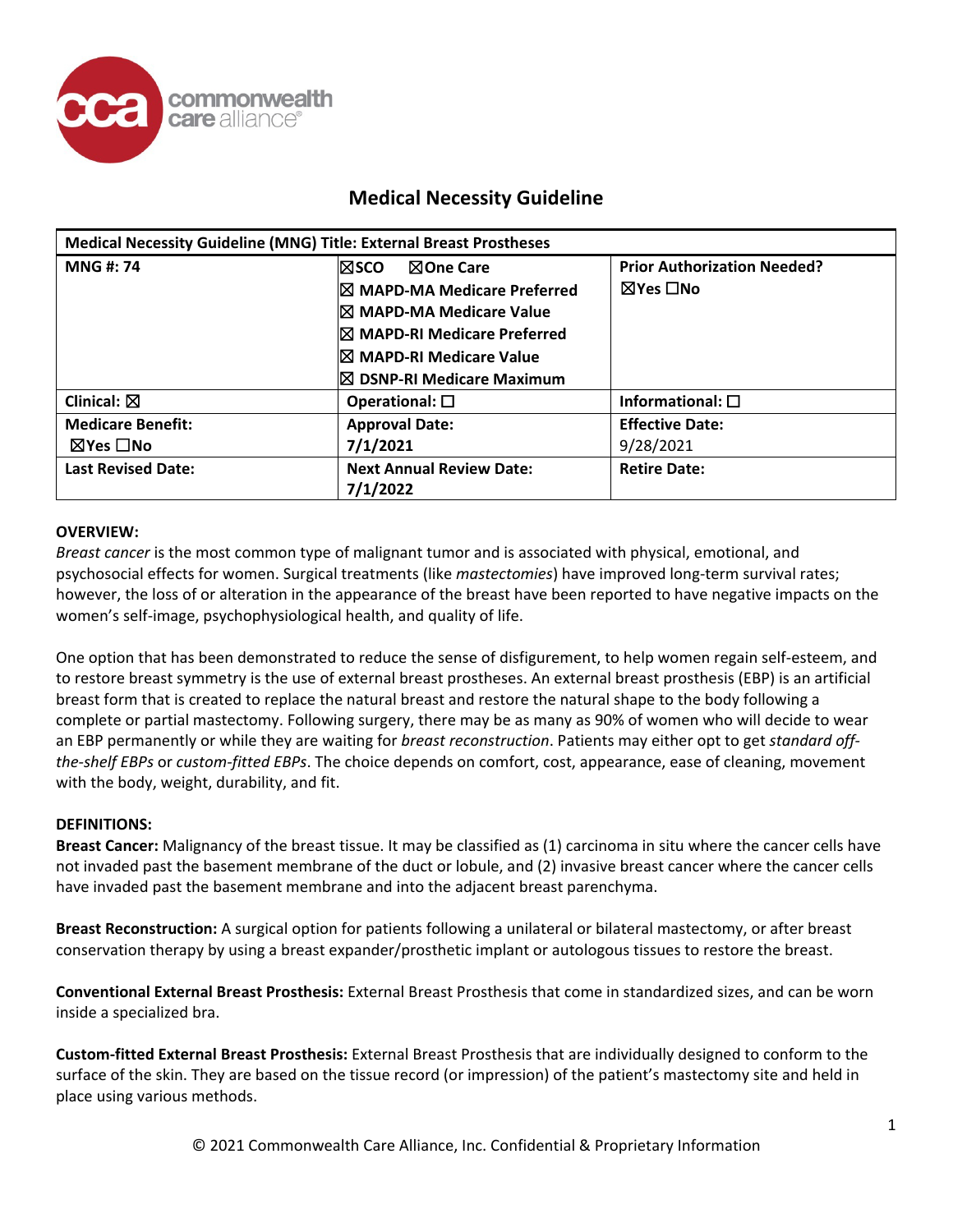

**Mastectomy:** One surgical option for the risk reduction or surgical treatment of breast cancer that involves the partial or complete removal of the breast tissue and potentially the underlying fascia of the pectoralis major muscle. **DECISION GUIDELINES:**

### **Clinical Coverage Criteria:**

Commonwealth Care Alliance may authorize the **initial coverage** of external breast prostheses, when all of the following criteria are met:

- Documented past mastectomy and/or absence of breast(s) related to breast cancer within the preceding 12 months,
- Documented valid and complete written order by or under the direction of a prescribing physician, AND
- The EBP will be used in the post-operative period following a mastectomy under the followingconditions:
	- o As a permanent breast prosthesis,
	- o As an alternative to a mastectomy bra,
	- o As an alternative to a mastectomy bra and breast prosthesis, OR
	- o While waiting for breast reconstruction surgery

Commonwealth Care Alliance may cover, under the conditions outlined, the following external breast prostheses:

- Breast prosthesis with or without mastectomy bra,
- Custom breast prosthesis,
- Mastectomy form with or without mastectomy bra,
- Breast prosthesis garment,
- Mastectomy bra, AND
- Nipple prosthesis

Commonwealth Care Alliance may authorize the **replacement coverage** of external breast prostheses or garment of the **same type**, if the following conditions are met:

- There is documented justified continued medical need for an EBP,
- It has been  $\geq 6$  months since the last EBP was supplied, AND
- If the EBP is lost,
- If the EBP is irreparably damaged, OR
- If the EBP exceeds its useful lifetime expectancy

Commonwealth Care Alliance may authorize the **replacement coverage** of external breast prostheses of a **different type**, if the following conditions are met:

- New documented valid and complete written order by or under the direction of a prescribing physician, AND
- Documented change in the member's medical condition or reason that necessitates a different type ofEBP

Commonwealth Care Alliance may cover, under the conditions outlined and based on the useful lifetime expectancy, the following replacement external breast prostheses:

- One breast prosthesis per side for the useful lifetime of the prosthesis,
- Two breast prostheses, one per side, for persons who have had bilateral mastectomies,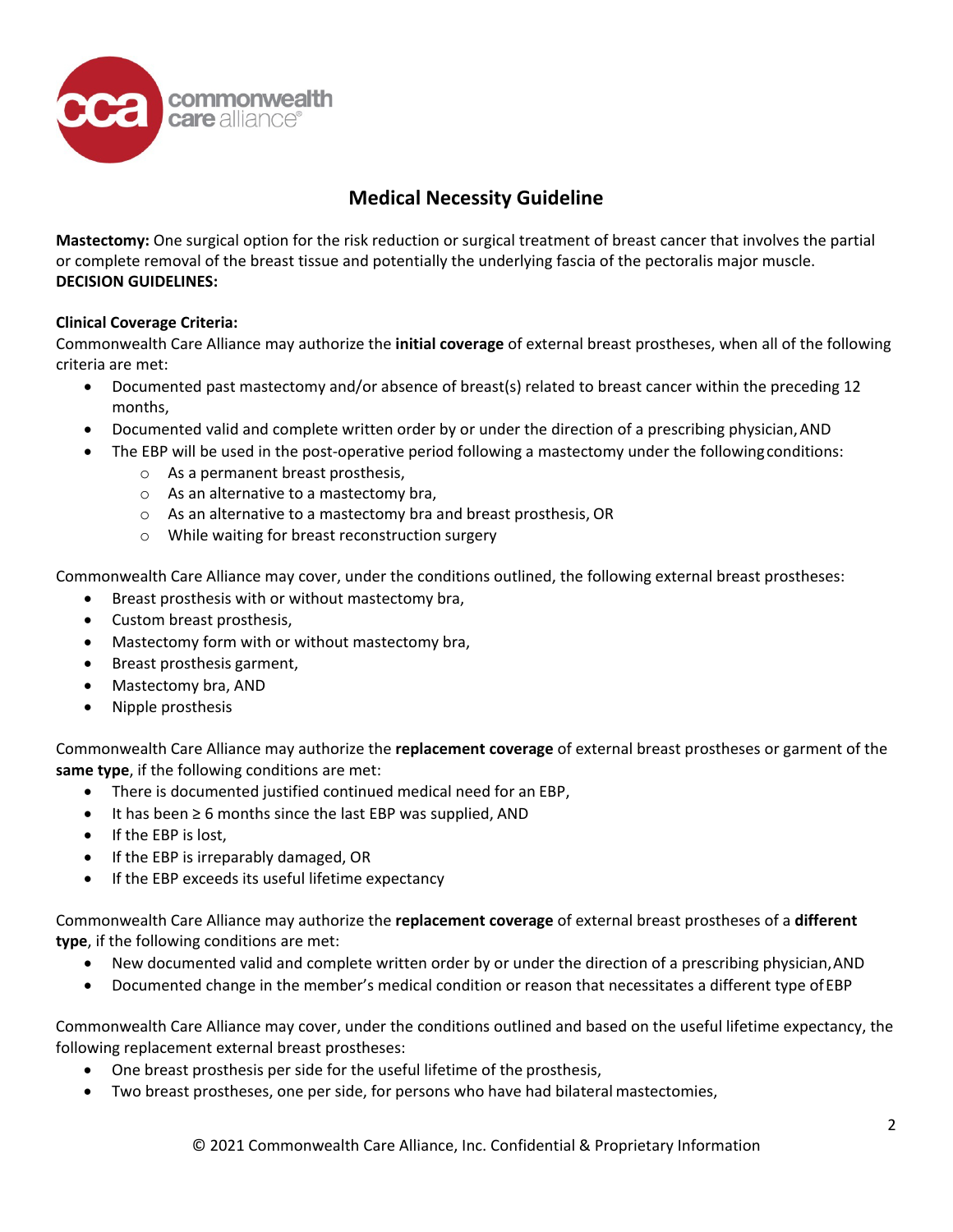

- One silicone breast prostheses every 24 months,
- One fabric, foam, or fiber-filled breast prostheses every 6 months, AND
- Nipple prostheses every 3 months

### **LIMITATIONS/EXCLUSIONS:**

Commonwealth Care Alliance will not cover the following, including but not limited to:

- Mastectomy sleeves as they do not meet the definition of a prosthesis,
- Breast prosthesis, silicone or equal, with integral adhesive as there is no demonstrated clinical advantage over those without integral adhesives,
- Replacements sooner than the useful lifetime expectancy due to ordinary wear and tear,OR
- Use of EBP to correct breast symmetry from other conditions not related to post-mastectomy

Benefit coverage for health services is determined by the member specific benefit plan document\* and applicable laws (including the Plan's applicable government program contracts) that may require coverage for a specific service. The member specific benefit plan document identifies which services are covered, which are excluded, and which are subject to limitations.

External breast prostheses related to Gender Affirming Surgery will be reviewed for medical necessity under CCA MNG 054: Gender Affirming Surgery and Related Procedures.

#### **AUTHORIZATION:**

The following list(s) of procedure and/or diagnosis codes is provided for reference purposes only and may not be all inclusive. Listing of a code in this policy does not signify whether the service described by the code is a covered or noncovered health service. Benefit coverage for health services is determined by the member specific benefit plan document and applicable laws that may require coverage for a specific service. The inclusion of a code does not imply any right to reimbursement or guarantee claim payment. Other Policies and Coverage Determination Guidelines may apply. This Medical Necessity Guideline is subject to all applicable laws and regulations, Plan Policies and Guidelines, including requirements for prior authorization and other requirements in Provider's agreement with the Plan (including complying with Plan's Provider Manual specifications).

| <b>HCPCS Code</b> | <b>Description</b>                                                                                  |
|-------------------|-----------------------------------------------------------------------------------------------------|
| L8000             | Breast prosthesis, mastectomy bra, without integrated breast prosthesis form, any size, any type    |
| L8001             | Breast prosthesis, mastectomy bra, with integrated breast prosthesis form, unilateral, any size,    |
|                   | any type                                                                                            |
| L8002             | Breast prosthesis, mastectomy bra, with integrated breast prosthesis form, bilateral, any size, any |
|                   | type                                                                                                |
| L8015             | External breast prosthesis garment, with mastectomy form, post mastectomy                           |
| L8020             | Breast prosthesis, mastectomy form                                                                  |
| L8030             | Breast prosthesis, silicone or equal, without integral adhesive                                     |
| L8032             | Nipple prosthesis, prefabricated, reusable, any type, each                                          |
| L8033             | Nipple prosthesis, custom fabricated, reusable, any material, any type, each                        |
| L8035             | Custom breast prosthesis, post mastectomy, molded to patient model                                  |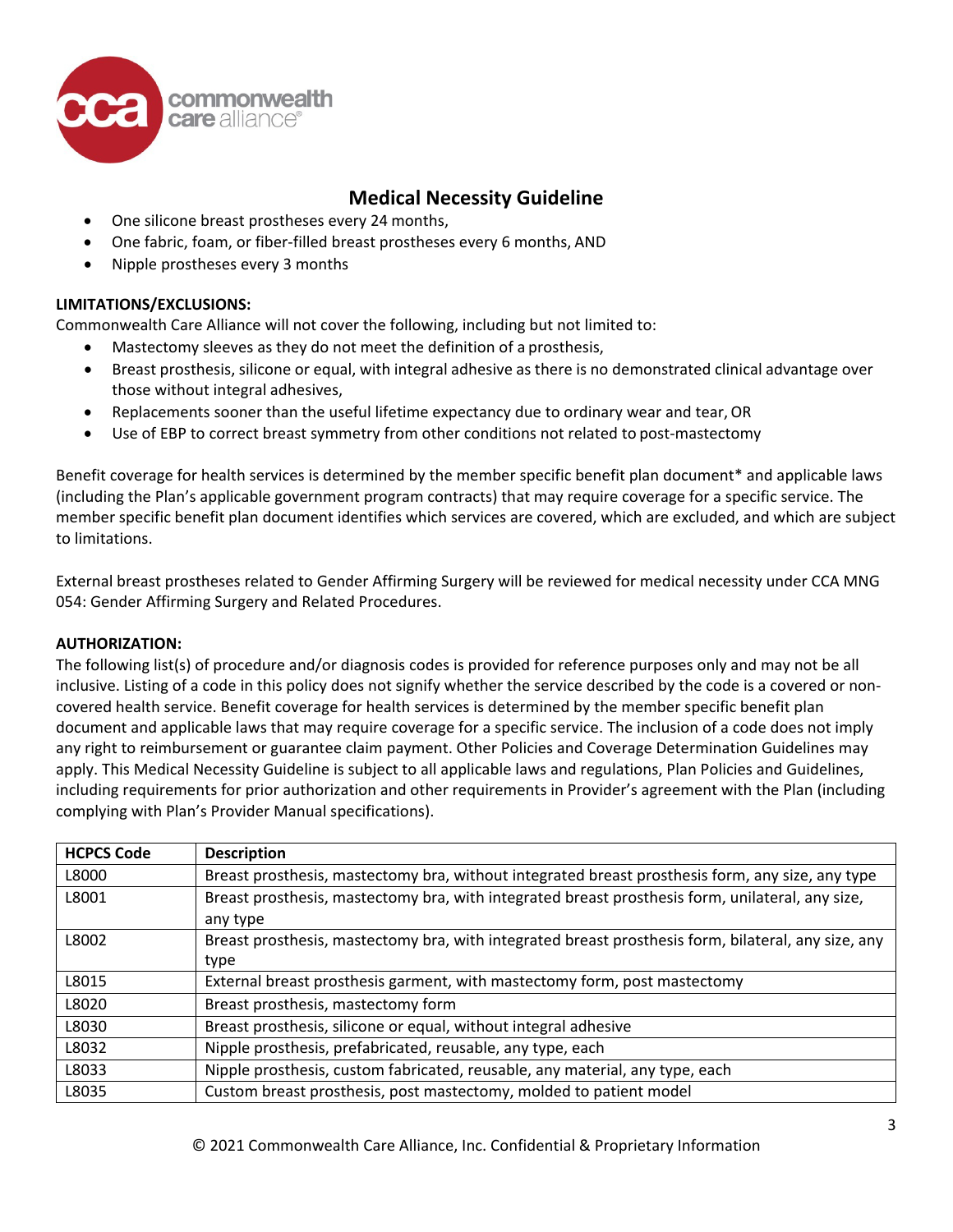

Documentation Requirements:

- Completed CCA Standard Prior Authorization Form
- Standard Written Order (SWO)
- Letter of Medical Necessity (LMN) and/or Medical Record Information (including continued need/use if applicable)

#### **REGULATORY NOTES:**

Medical Necessity Guidelines are published to provide a better understanding of the basis upon which coverage decisions are made. CCA makes coverage decisions on a case-by-case basis considering the individual member's health care needs. Pharmacy Medical Necessity Guidelines are developed for selected therapeutic classes or drugs found to be safe, but proven to be effective in a limited, defined population of patients or clinical circumstances. They include concise clinical coverage criteria based on current literature review, consultation with practicing physicians in the servicearea who are medical experts in the appropriate field, review of FDA and other government agency policies, and standards adopted by national accreditation organizations. The plan revises and updates Pharmacy Medical Necessity Guidelines annually, or more frequently if new evidence becomes available that suggests needed revisions. If at any time a CMS Local or National Coverage Determination (LCD or NCD) is published that conflicts with the criteria set forth herein, the NCD or LCD criteria shall supersede these criteria.

#### **Disclaimer:**

This Medical Necessity Guideline is not a rigid rule. As with all of CCA's criteria, the fact that a member does not meet these criteria does not, in and of itself, indicate that no coverage can be issued for these services. Providers are advised, however, that if they request services for any member who they know does not meet our criteria, the request should be accompanied by clear and convincing documentation of medical necessity. The preferred type of documentation is the letter of medical necessity, indicating that a request should be covered either because there is supporting science indicating medical necessity (supporting literature (full text preferred) should be attached to the request), or describing the member's unique clinical circumstances, and describing why this service or supply will be more effective and/or less costly than another service which would otherwise be covered. Note that both supporting scientific evidence and a description of the member's unique clinical circumstances will generally be required.

#### **RELATED REFERENCES:**

- 1. Commonwealth of Massachusetts. (n.d.). *114.3 CMR: Division of healthcare finance and policy ambulatory care.*  Retrieved from https[://www.mass.gov/doc/1143-cmr-40-rates-for-services-under-mgl-c152-workers](http://www.mass.gov/doc/1143-cmr-40-rates-for-services-under-mgl-c152-workers-)compensation-act/download
- 2. Commonwealth of Massachusetts. (2019). *MassHealth provider manual series: Service codes*. Retrieved from https[://www.mass.gov/doc/prosthetics-prt-subchapter-](http://www.mass.gov/doc/prosthetics-prt-subchapter-6/download)6/download
- 3. Fitch, M., McAndrew, A., Harris, A., Anderson, J., Kubon, T. & McClennan, J. (2012). Perspectives ofwomen about external breast prostheses. Canadian Oncology Nursing Journal, 22(3): 162-167.
- 4. Glaus, S. & Carlson, G. (2009). Long-term role of external breast prostheses after total mastectomy. *Breast Journal, 15*(4): 385-93.
- *5.* InterQual. (2021). *2021, Apr. 2021 Release medicare: Durable medical equipment – External breastprostheses.* Noridian/CGS.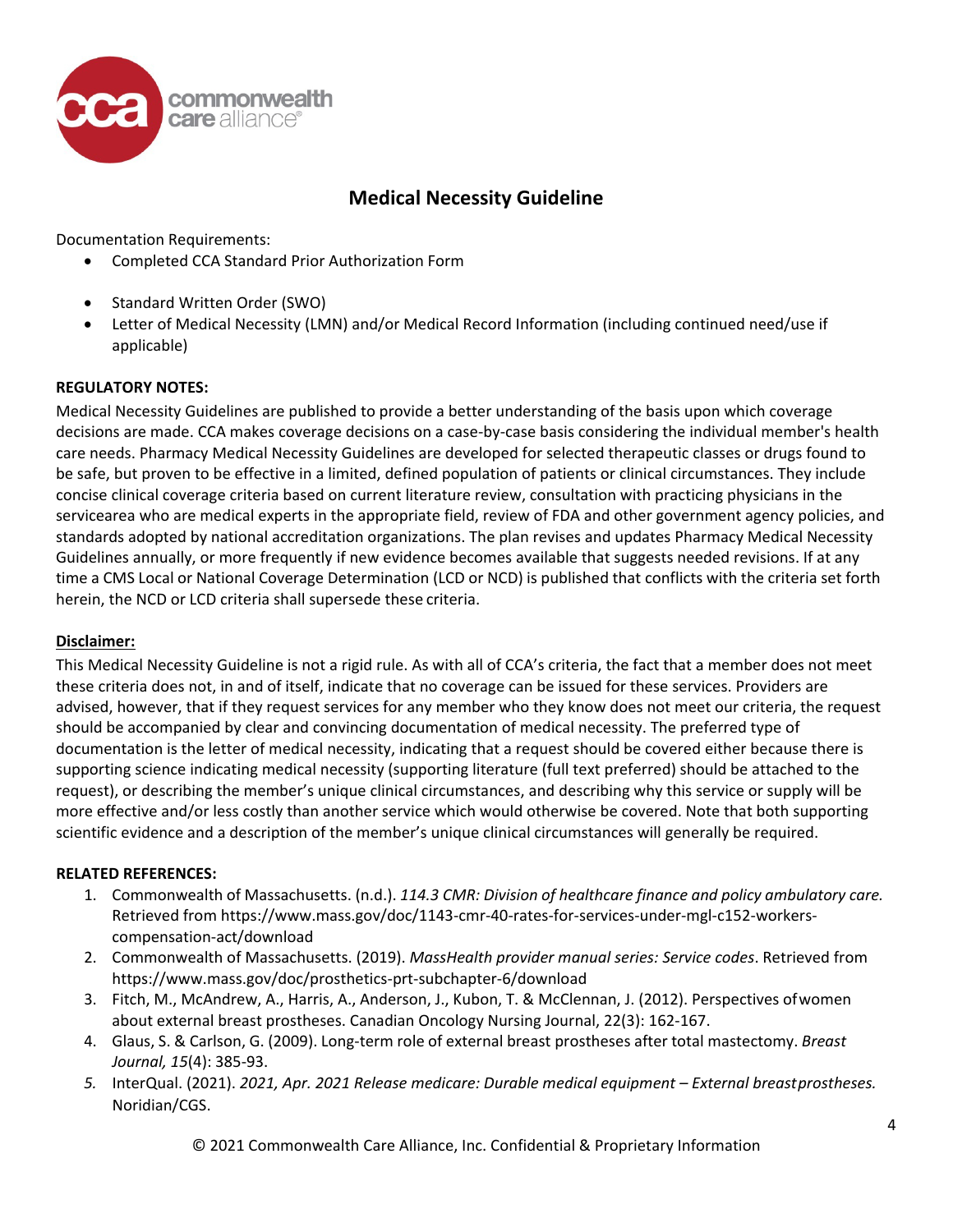

- 6. Kubon, T., McClennen, J., Fitch, M., McAndrew, A. & Anderson, J. (2012). A mixed-methods cohort study to determine perceived patient benefit in providing custom breast prostheses. *Curr Oncol, 19*(2):e43-e52.
- 7. Kwong, A. & Sabel, M. (2020). *UpToDate: Mastectomy.* Retrieved from htt[ps://www.uptodate.com/](http://www.uptodate.com/) contents/mastectomy?search=mastectomy&source=search\_result&selectedTitle=1~150&usage\_type=default& display\_rank=1
- 8. Nahabedian, M. (2021). *UpToDate: Overview of breast reconstruction.* Retrieved from https://www.up todate.com/contents/overview-of-breast-reconstruction?search=mastectomy&topicRef=14981&source =related\_link
- 9. Thijs-Boer, F., Thijs, J. & Van de Wiel, H. (2001). Conventional or adhesive external breast prosthesis? A prospective study of the patients' preference after mastectomy. *Cancer Nurs, 24*(3): 227-30.
- 10. Troyan, S., Fedorowicz, Z. & Aird, W. (2018). *DynaMed: Breast cancer in women.* Retrieved from htt[ps://www.dynamed.com/topics/dmp-AN-](http://www.dynamed.com/topics/dmp-AN-T113654)T113654
- 11. Qiu, J., Tang, L., Huang, L., Hou, S. & Zhou, J. (2020). Physical and psychological effects of different temperaturecontrolled breast prostheses on patients with breast cancer during rehabilitation: A randomized controlled study. *Medicine (Baltimore), 99*(13): 1-9.
- 12. U.S. Centers for Medicare & Medicaid. (2020). *Local coverage determination (LCD): External breast prostheses (L33317).* Retrieved from <https://med.noridianmedicare.com/documents/2230703/7218263/External> +Breast+Prostheses+LCD+and+PA
- 13. U.S. Center for Medicare and Medicaid Services. (2020). *Local coverage article: External breast prostheses – Policy article (A52478).* Retrieved from htt[ps://www.cms.gov/medicare-coverage-database/details/article](http://www.cms.gov/medicare-coverage-database/details/article-)details.aspx?articleId=52478&ver=20&LCDId=33317&NCDId=297&ncdver=2&CoverageSelection=Both&ArticleTy pe=All&PolicyType=Final&s=All&KeyWord=Breast&KeyWordLookUp=Title&KeyWordSearchType=And&bc=gAAA ACgAIAAA&
- 14. U.S. Center for Medicare and Medicaid Services. (2021). *Women's health and cancer rights act (WHCRA).*  Retrieved from htt[ps://www.cms.gov/CCIIO/Programs-and-Initiatives/Other-Insurance-](http://www.cms.gov/CCIIO/Programs-and-Initiatives/Other-Insurance-)Protections/whcra\_factsheet
- 15. U.S. Centers for Medicare & Medicaid. (2018). *Ordering external breast prostheses and supplies.* Retrieved from https[://www.cms.gov/Outreach-and-Education/Medicare-Learning-Network-MLN/MLNProducts/Downloads](http://www.cms.gov/Outreach-and-Education/Medicare-Learning-Network-MLN/MLNProducts/Downloads) /ExternalBreastProsthesis-MLN3754874.pdf
- 16. U.S. Food and Drug Administration. (2020). *Code of federal regulations title 21: Part 878 – General and plastic surgery devices.* Retrieved from https[://www.accessdata.fda.gov/scripts/cdrh/cfdocs/cfcfr](http://www.accessdata.fda.gov/scripts/cdrh/cfdocs/cfcfr) /cfrsearch.cfm?fr=878.3800
- 17. U.S. National Library of Medicine (U.S.). (2021, Jan-2022, Feb). Quality of life in patients with standard external compared to custom-made breast prosthesis (Meavanti). *Identifier NCT03981263*. Retrieved from https://clinicaltrials.gov/ct2/show/NCT03981263
- 18. Zohra, J., Raisa, G. & Sharifa, L. (2017). Women experiences of using external breast prosthesisafter mastectomy. *Asia-Pacific Journal of Oncology Nursing, 4*(3): 250-258.

#### **ATTACHMENTS:**

| <b>EXHIBIT A:</b> |  |
|-------------------|--|
| <b>EXHIBIT B</b>  |  |